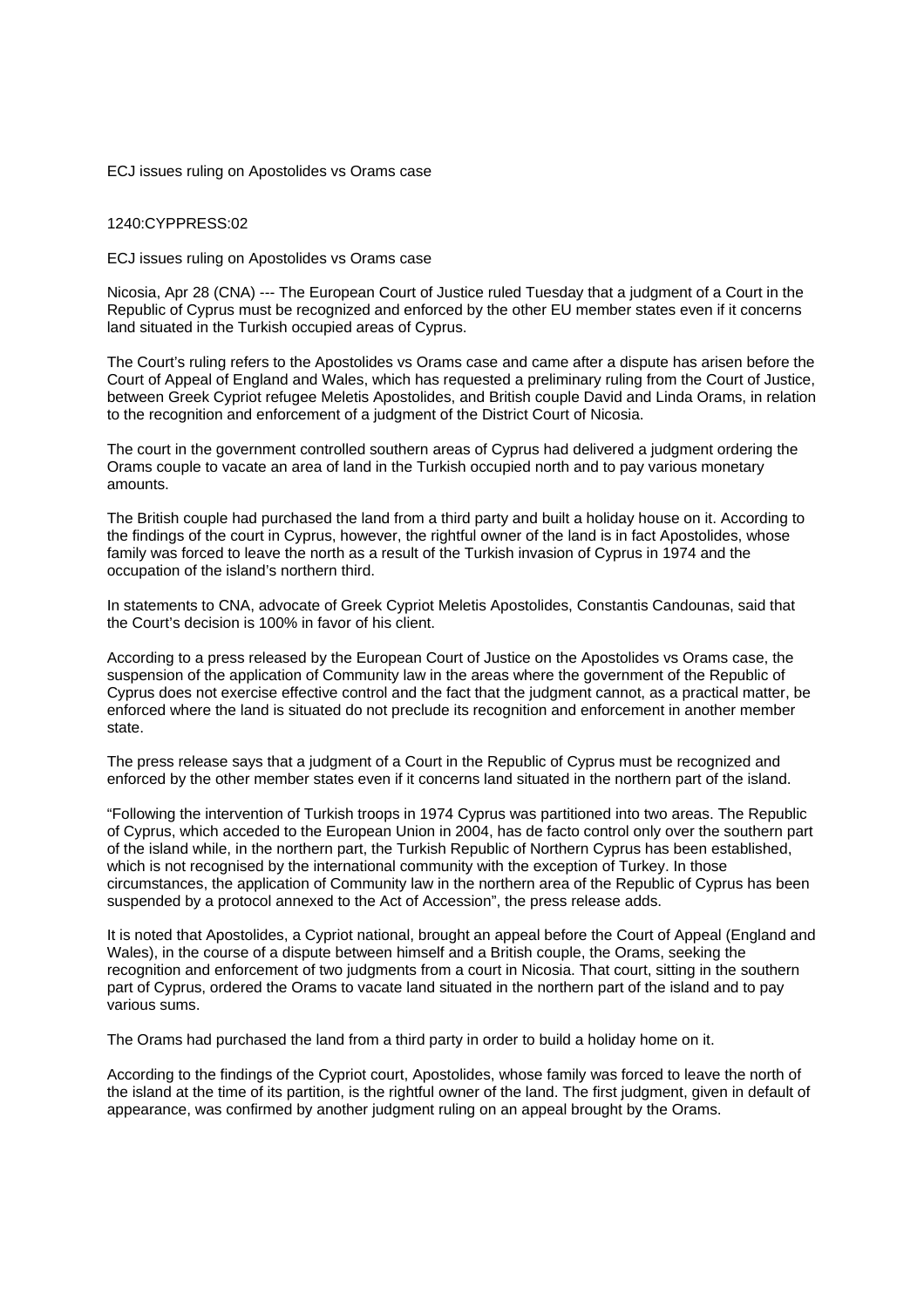The national court referred to the Court of Justice a number of questions concerning the interpretation and application of the Brussels I Regulation.

It asks, in particular, whether the suspension of Community law in the northern part of Cyprus and the fact that the land concerned is situated in an area over which the government of Cyprus does not exercise effective control have an effect on the recognition and enforcement of the judgment, in particular in relation to the jurisdiction of the court of origin, the public policy of the member state in which recognition is sought and the enforceability of the judgment.

In addition, it asks whether the recognition or enforcement of a default judgment may be refused, on account of the fact that the document instituting proceedings was not served on the defendant in sufficient time and in such a way as to enable him to arrange for his defence, where the defendant was able to bring an appeal against that judgment.

First of all, the Court declares that the suspension provided for in the Act of Accession of Cyprus is limited to the application of Community law in the northern area. However, the judgments concerned, whose recognition was sought by Apostolides, were given by a court sitting in the Government-controlled area.

The fact that those judgments concern land situated in the northern area does not preclude that interpretation because, first, it does not nullify the obligation to apply the regulation in the governmentcontrolled area and, second, it does not mean that that regulation must thereby be applied in the northern area, the press release says.

The ECJ therefore concludes that the suspension of Community law in the northern area provided for by the protocol annexed to the Act of Accession, does not preclude the application of the Brussels I Regulation to a judgment which is given by a Cypriot court sitting in the government-controlled area, but concerns land situated in the northern area.

Next, the Court states, first, that the dispute at issue in the main proceedings falls within the scope of the Brussels I Regulation and, second, that the fact that the land concerned is situated in an area over which the Government does not exercise effective control and, therefore, that the judgments concerned cannot, as a practical matter, be enforced where the land is situated does not preclude the recognition and enforcement of those judgments in another member state.

In that connection, it is common ground that the land is situated in the territory of the Republic of Cyprus and, therefore, the Cypriot court had jurisdiction to decide the case since the relevant provision of the Brussels I Regulation relates to the international jurisdiction of the member states and not to their domestic jurisdiction.

The Court also states, as regards the public policy of the member state in which recognition is sought, that a court of a member state cannot, without undermining the aim of the Brussels I Regulation, refuse recognition of a judgment emanating from another Member State solely on the ground that it considers that national or Community law was misapplied.

The national court may refuse recognition only where the error of law means that the recognition or enforcement of the judgment is regarded as a manifest breach of an essential rule of law in the legal order of the member state concerned.

In the case in the main proceedings, the Court of Appeal has not referred to any fundamental principle within the legal order of the United Kingdom which the recognition or enforcement of the judgments in question would be liable to infringe.

Furthermore, as regards the enforceability of the judgments concerned, the Court states that the fact that Apostolides might encounter difficulties in having the judgments enforced cannot deprive them of their enforceability.